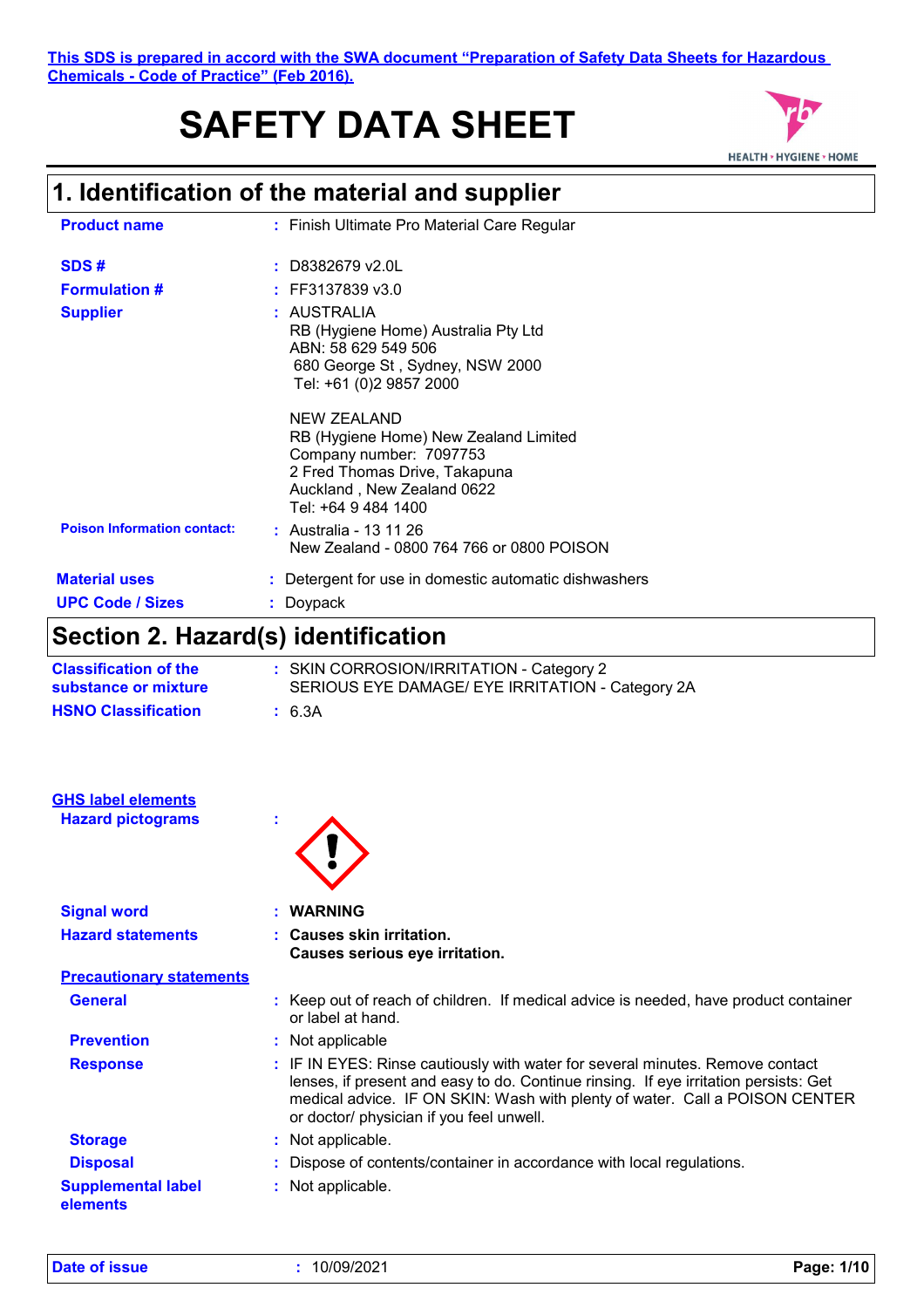### **Section 2. Hazard(s) identification**

**Other hazards which do not :** None known. **result in classification**

## **Section 3. Composition and ingredient information**

**Substance/mixture :**

: Mixture

| Ingredient name                                               | $\%$ (w/w)    | <b>CAS number</b> |
|---------------------------------------------------------------|---------------|-------------------|
| sodium carbonate                                              | 1≥10 - ≤30    | 497-19-8          |
| Alcohols, C12-14, ethoxylated propoxylated                    | 1≥10 - ≤25    | 68439-51-0        |
| disodium carbonate, compound with hydrogen peroxide (2:3)     | $ 210 - 515 $ | 15630-89-4        |
| Phosphonic acid, (1-hydroxyethylidene) bis-, tetrasodium salt | $\leq 10$     | 3794-83-0         |
| subtilisin                                                    | 1≤1           | 9014-01-1         |
| Sodium disilicate                                             | 1≤            | 1344-09-8         |

 **Other Non-hazardous ingredients to 100%**

**Occupational exposure limits, if available, are listed in Section 8.**

### **Section 4. First aid measures**

#### **Description of necessary first aid measures**

| <b>Eye contact</b>  | : Immediately flush eyes with plenty of water, occasionally lifting the upper and lower<br>eyelids. Check for and remove any contact lenses. Continue to rinse for at least 10<br>minutes. Get medical attention.                                                                                                                                                                                                                                                                                                                                                                                                                                                                                                                                                                                                            |
|---------------------|------------------------------------------------------------------------------------------------------------------------------------------------------------------------------------------------------------------------------------------------------------------------------------------------------------------------------------------------------------------------------------------------------------------------------------------------------------------------------------------------------------------------------------------------------------------------------------------------------------------------------------------------------------------------------------------------------------------------------------------------------------------------------------------------------------------------------|
| <b>Inhalation</b>   | : Remove victim to fresh air and keep at rest in a position comfortable for breathing.<br>If not breathing, if breathing is irregular or if respiratory arrest occurs, provide<br>artificial respiration or oxygen by trained personnel. It may be dangerous to the<br>person providing aid to give mouth-to-mouth resuscitation. Get medical attention if<br>adverse health effects persist or are severe. If unconscious, place in recovery<br>position and get medical attention immediately. Maintain an open airway. Loosen<br>tight clothing such as a collar, tie, belt or waistband. In case of inhalation of<br>decomposition products in a fire, symptoms may be delayed. The exposed person<br>may need to be kept under medical surveillance for 48 hours.                                                       |
| <b>Skin contact</b> | : Flush contaminated skin with plenty of water. Remove contaminated clothing and<br>shoes. Continue to rinse for at least 10 minutes. Get medical attention. Wash<br>clothing before reuse. Clean shoes thoroughly before reuse.                                                                                                                                                                                                                                                                                                                                                                                                                                                                                                                                                                                             |
| <b>Ingestion</b>    | : Wash out mouth with water. Remove dentures if any. Remove victim to fresh air<br>and keep at rest in a position comfortable for breathing. If material has been<br>swallowed and the exposed person is conscious, give small quantities of water to<br>drink. Stop if the exposed person feels sick as vomiting may be dangerous. Do not<br>induce vomiting unless directed to do so by medical personnel. If vomiting occurs,<br>the head should be kept low so that vomit does not enter the lungs. Get medical<br>attention if adverse health effects persist or are severe. Never give anything by<br>mouth to an unconscious person. If unconscious, place in recovery position and get<br>medical attention immediately. Maintain an open airway. Loosen tight clothing such<br>as a collar, tie, belt or waistband. |

|                                       | Most important symptoms/effects, acute and delayed  |            |
|---------------------------------------|-----------------------------------------------------|------------|
| <b>Potential acute health effects</b> |                                                     |            |
| <b>Eye contact</b>                    | : Causes serious eye irritation.                    |            |
| <b>Inhalation</b>                     | : No known significant effects or critical hazards. |            |
| <b>Skin contact</b>                   | : Causes skin irritation.                           |            |
| <b>Ingestion</b>                      | : No known significant effects or critical hazards. |            |
| <b>Over-exposure signs/symptoms</b>   |                                                     |            |
| Date of issue                         | 10/09/2021                                          | Page: 2/10 |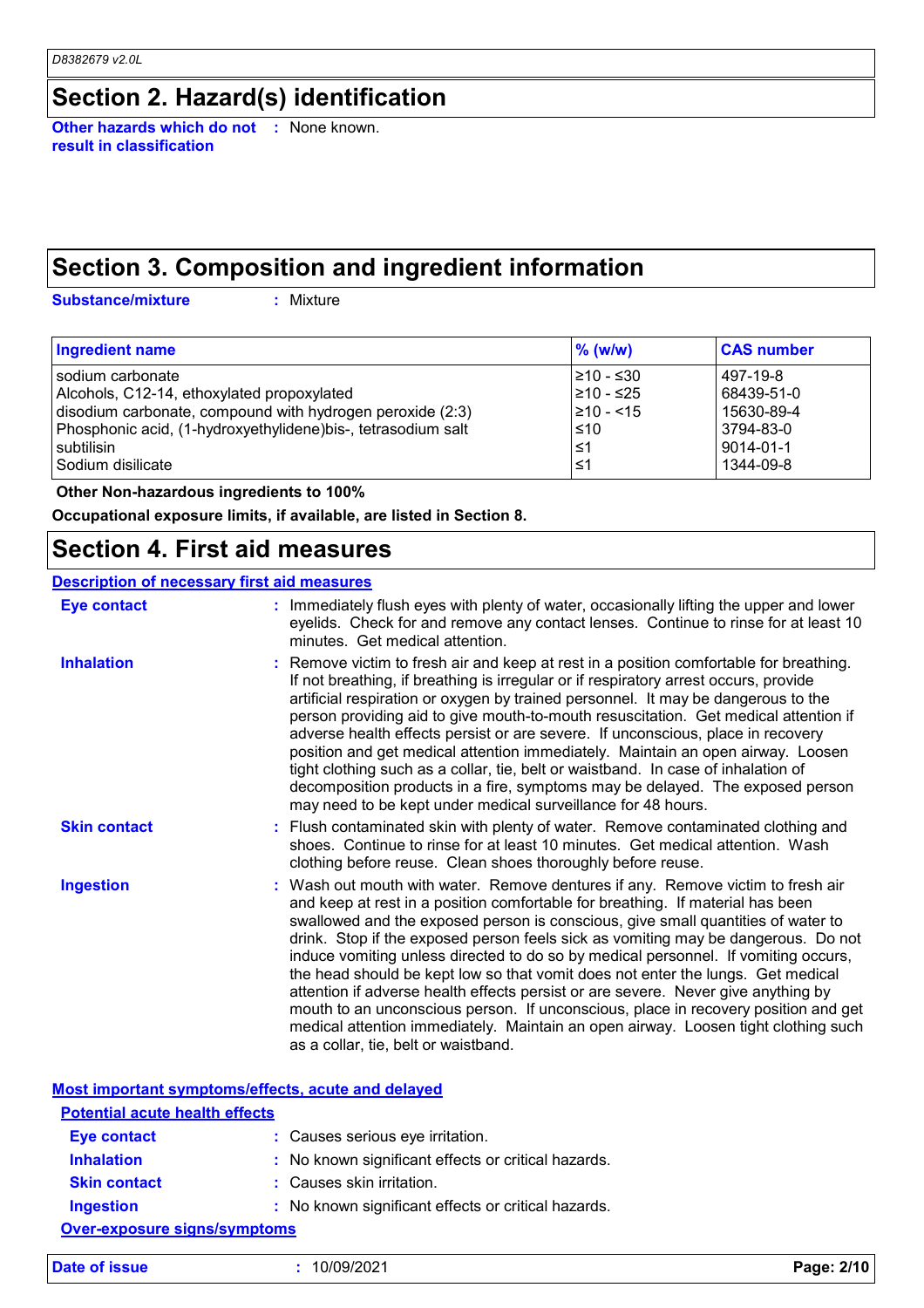# **Section 4. First aid measures**

| <b>Eye contact</b>                | : Adverse symptoms may include the following:<br>pain or irritation<br>watering<br>redness                                                                                    |
|-----------------------------------|-------------------------------------------------------------------------------------------------------------------------------------------------------------------------------|
| <b>Inhalation</b>                 | : No specific data.                                                                                                                                                           |
| <b>Skin contact</b>               | : Adverse symptoms may include the following:<br>irritation<br>redness                                                                                                        |
| <b>Ingestion</b>                  | : No specific data.                                                                                                                                                           |
|                                   | Indication of immediate medical attention and special treatment needed, if necessary                                                                                          |
| <b>Notes to physician</b>         | : In case of inhalation of decomposition products in a fire, symptoms may be delayed.<br>The exposed person may need to be kept under medical surveillance for 48 hours.      |
| <b>Specific treatments</b>        | : No specific treatment.                                                                                                                                                      |
| <b>Protection of first-aiders</b> | : No action shall be taken involving any personal risk or without suitable training. It<br>may be dangerous to the person providing aid to give mouth-to-mouth resuscitation. |

**See toxicological information (Section 11)**

## **Section 5. Fire-fighting measures**

| <b>Extinguishing media</b>                             |                                                                                                                                                                                                     |
|--------------------------------------------------------|-----------------------------------------------------------------------------------------------------------------------------------------------------------------------------------------------------|
| <b>Suitable extinguishing</b><br>media                 | : Use an extinguishing agent suitable for the surrounding fire.                                                                                                                                     |
| <b>Unsuitable extinguishing</b><br>media               | : None known.                                                                                                                                                                                       |
| <b>Specific hazards arising</b><br>from the chemical   | : No specific fire or explosion hazard.                                                                                                                                                             |
| <b>Hazardous thermal</b><br>decomposition products     | : Decomposition products may include the following materials:<br>carbon dioxide<br>carbon monoxide<br>nitrogen oxides<br>sulfur oxides<br>phosphorus oxides<br>metal oxide/oxides                   |
| <b>Special protective actions</b><br>for fire-fighters | : Promptly isolate the scene by removing all persons from the vicinity of the incident if<br>there is a fire. No action shall be taken involving any personal risk or without<br>suitable training. |
| <b>Special protective actions</b><br>for fire-fighters | : Fire-fighters should wear appropriate protective equipment and self-contained<br>breathing apparatus (SCBA) with a full face-piece operated in positive pressure<br>mode.                         |

### **Section 6. Accidental release measures**

**Personal precautions, protective equipment and emergency procedures**

| For non-emergency<br>personnel | : No action shall be taken involving any personal risk or without suitable training.<br>Evacuate surrounding areas. Keep unnecessary and unprotected personnel from<br>entering. Do not touch or walk through spilled material. Provide adequate<br>ventilation. Wear appropriate respirator when ventilation is inadequate. Put on<br>appropriate personal protective equipment. |
|--------------------------------|-----------------------------------------------------------------------------------------------------------------------------------------------------------------------------------------------------------------------------------------------------------------------------------------------------------------------------------------------------------------------------------|
| For emergency responders       | : If specialized clothing is required to deal with the spillage, take note of any<br>information in Section 8 on suitable and unsuitable materials. See also the<br>information in "For non-emergency personnel".                                                                                                                                                                 |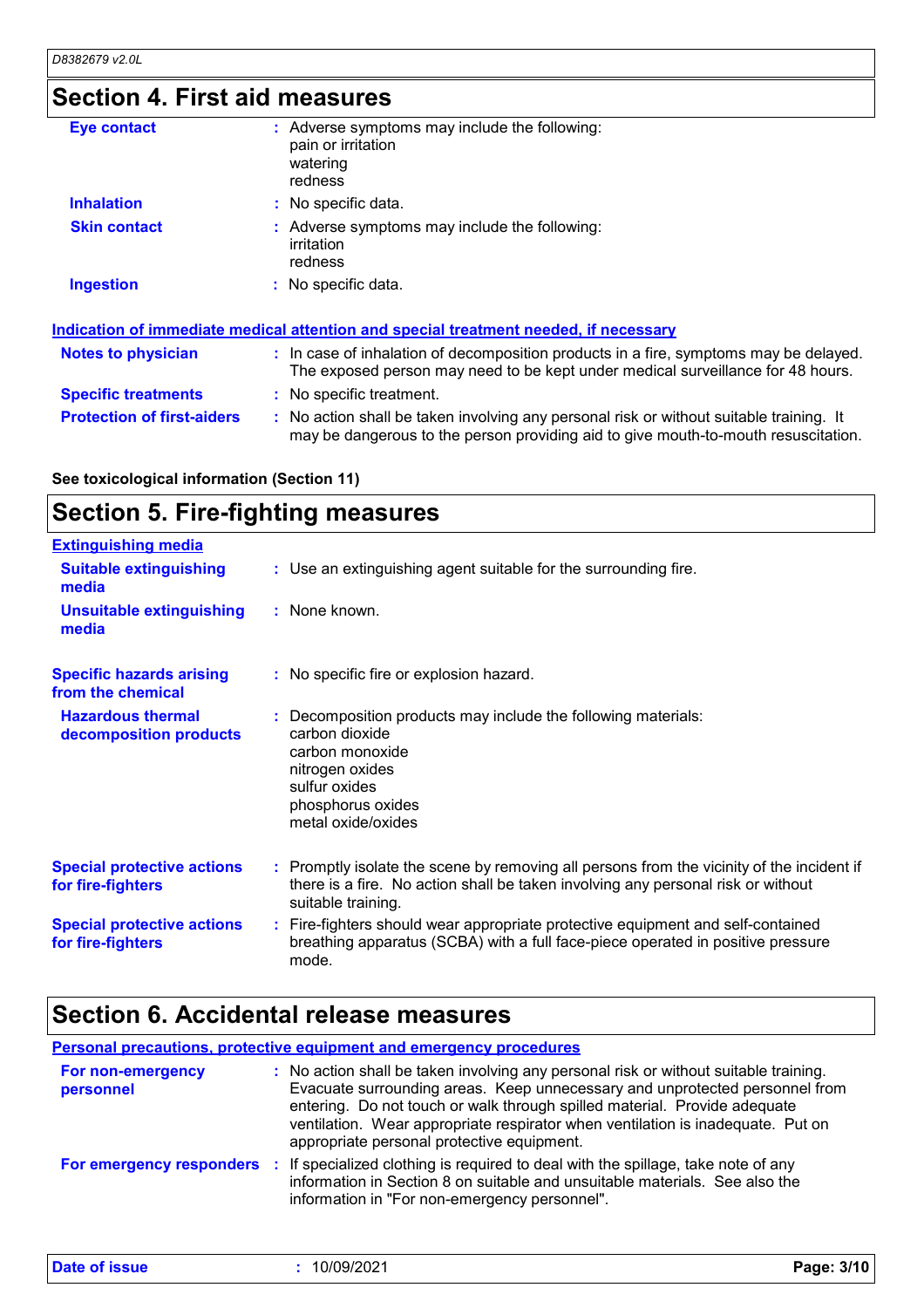### **Section 6. Accidental release measures**

| <b>Environmental precautions</b>                             | : Avoid dispersal of spilled material and runoff and contact with soil, waterways,<br>drains and sewers. Inform the relevant authorities if the product has caused<br>environmental pollution (sewers, waterways, soil or air).                                                                                                                                                                                                                    |
|--------------------------------------------------------------|----------------------------------------------------------------------------------------------------------------------------------------------------------------------------------------------------------------------------------------------------------------------------------------------------------------------------------------------------------------------------------------------------------------------------------------------------|
| <b>Methods and materials for containment and cleaning up</b> |                                                                                                                                                                                                                                                                                                                                                                                                                                                    |
| <b>Small spill</b>                                           | : Move containers from spill area. Avoid dust generation. Using a vacuum with<br>HEPA filter will reduce dust dispersal. Place spilled material in a designated,<br>labeled waste container. Dispose of via a licensed waste disposal contractor.                                                                                                                                                                                                  |
| <b>Large spill</b>                                           | : Move containers from spill area. Approach release from upwind. Prevent entry into<br>sewers, water courses, basements or confined areas. Avoid dust generation. Do<br>not dry sweep. Vacuum dust with equipment fitted with a HEPA filter and place in a<br>closed, labeled waste container. Dispose of via a licensed waste disposal<br>contractor. Note: see Section 1 for emergency contact information and Section 13<br>for waste disposal. |

**See Section 1 for emergency contact information.**

**See Section 8 for information on appropriate personal protective equipment. See Section 13 for additional waste treatment information.**

### **Section 7. Handling and storage**

| <b>Precautions for safe handling</b>                                             |                                                                                                                                                                                                                                                                                                                                                                                                                                                                                                                                                                                                                                                                                                        |
|----------------------------------------------------------------------------------|--------------------------------------------------------------------------------------------------------------------------------------------------------------------------------------------------------------------------------------------------------------------------------------------------------------------------------------------------------------------------------------------------------------------------------------------------------------------------------------------------------------------------------------------------------------------------------------------------------------------------------------------------------------------------------------------------------|
| <b>Protective measures</b>                                                       | : Put on appropriate personal protective equipment (see Section 8). Do not ingest.<br>Avoid contact with eyes, skin and clothing. Keep in the original container or an<br>approved alternative made from a compatible material, kept tightly closed when not<br>in use. Empty containers retain product residue and can be hazardous. Do not<br>reuse container.                                                                                                                                                                                                                                                                                                                                       |
| <b>Advice on general</b><br>occupational hygiene                                 | : Eating, drinking and smoking should be prohibited in areas where this material is<br>handled, stored and processed. Workers should wash hands and face before<br>eating, drinking and smoking. Remove contaminated clothing and protective<br>equipment before entering eating areas. See also Section 8 for additional<br>information on hygiene measures.                                                                                                                                                                                                                                                                                                                                          |
| <b>Conditions for safe storage,</b><br>including any<br><b>incompatibilities</b> | : Do not store above the following temperature: $30^{\circ}$ C (86 $^{\circ}$ F). Daily average of $30^{\circ}$ C.<br>Store in accordance with local regulations. Store in original container protected<br>from direct sunlight in a dry, cool and well-ventilated area, away from incompatible<br>materials (see Section 10) and food and drink. Keep container tightly closed and<br>sealed until ready for use. Containers that have been opened must be carefully<br>resealed and kept upright to prevent leakage. Do not store in unlabeled containers.<br>Use appropriate containment to avoid environmental contamination. See Section 10<br>for incompatible materials before handling or use. |
| Do not store above the<br>following tomporaturo                                  | : 30 °C                                                                                                                                                                                                                                                                                                                                                                                                                                                                                                                                                                                                                                                                                                |

**following temperature**

**Control parameters**

### **Section 8. Exposure controls and personal protection**

| <b>Australia</b><br><b>Occupational exposure limits</b><br>None. |                                                                                                                                                          |
|------------------------------------------------------------------|----------------------------------------------------------------------------------------------------------------------------------------------------------|
| <b>New Zealand</b><br><b>Occupational exposure limits</b>        | : No exposure standard allocated.                                                                                                                        |
| <b>Ingredient name</b>                                           | <b>Exposure limits</b>                                                                                                                                   |
| subtilisin                                                       | NZ HSWA 2015 (New Zealand, 11/2017). Absorbed<br>through skin.<br>WES-Ceiling: 0.00006 mg/m <sup>3</sup> , (measured as 100% pure<br>crystalline enzyme) |
| <b>Date of issue</b><br>10/09/2021                               | Page: 4/10                                                                                                                                               |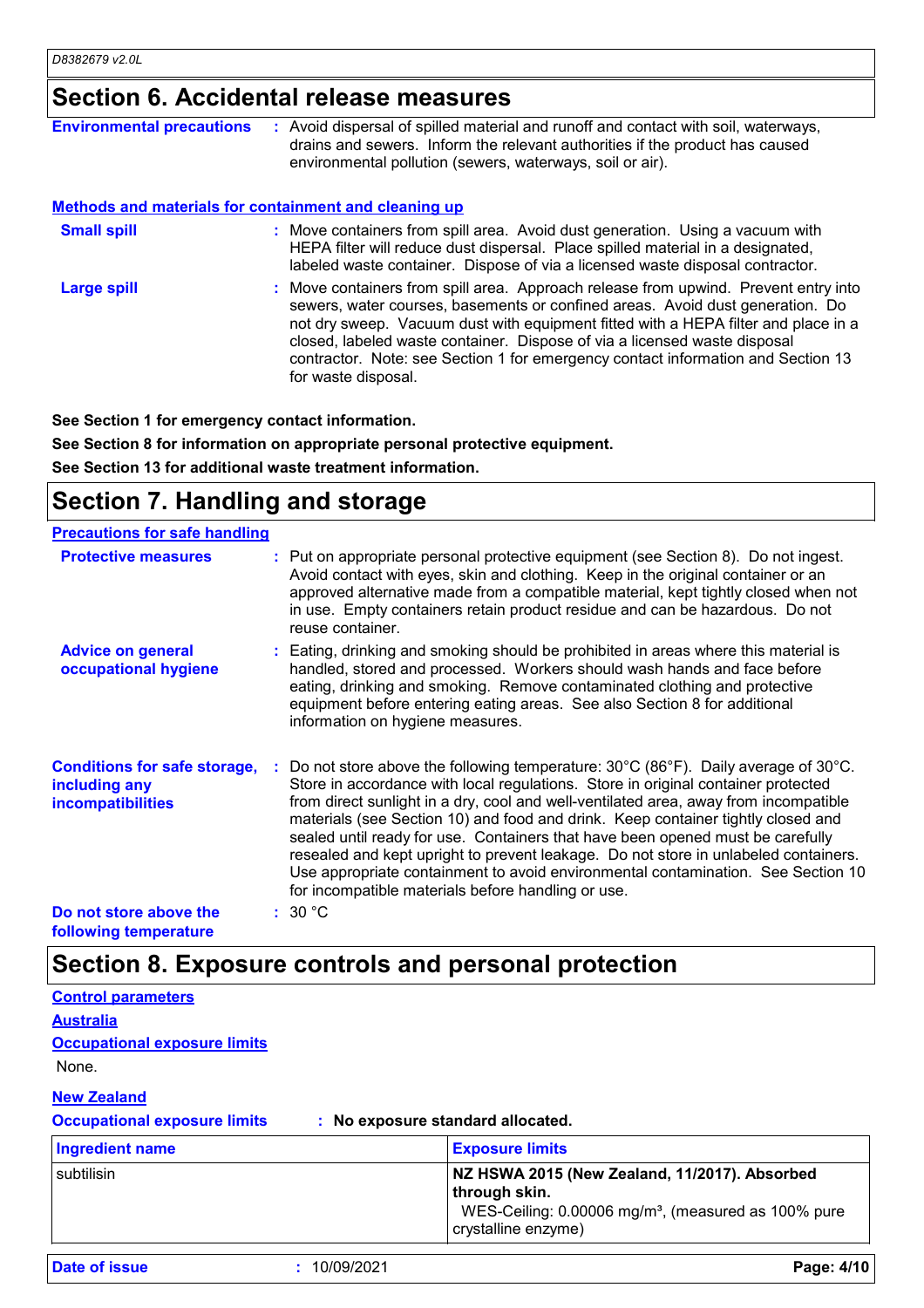# **Section 8. Exposure controls and personal protection**

| <b>Appropriate engineering</b><br>controls       | : Good general ventilation should be sufficient to control worker exposure to airborne<br>contaminants.                                                                                                                                                                                                                                                                                                                                                                                                                                                                                                                   |
|--------------------------------------------------|---------------------------------------------------------------------------------------------------------------------------------------------------------------------------------------------------------------------------------------------------------------------------------------------------------------------------------------------------------------------------------------------------------------------------------------------------------------------------------------------------------------------------------------------------------------------------------------------------------------------------|
| <b>Environmental exposure</b><br><b>controls</b> | : Emissions from ventilation or work process equipment should be checked to ensure<br>they comply with the requirements of environmental protection legislation. In some<br>cases, fume scrubbers, filters or engineering modifications to the process<br>equipment will be necessary to reduce emissions to acceptable levels.                                                                                                                                                                                                                                                                                           |
| <b>Individual protection measures</b>            |                                                                                                                                                                                                                                                                                                                                                                                                                                                                                                                                                                                                                           |
| <b>Hygiene measures</b>                          | : Wash hands, forearms and face thoroughly after handling chemical products, before<br>eating, smoking and using the lavatory and at the end of the working period.<br>Appropriate techniques should be used to remove potentially contaminated clothing.<br>Wash contaminated clothing before reusing. Ensure that eyewash stations and<br>safety showers are close to the workstation location.                                                                                                                                                                                                                         |
| <b>Eye/face protection</b>                       | : Safety eyewear complying with an approved standard should be used when a risk<br>assessment indicates this is necessary to avoid exposure to liquid splashes, mists,<br>gases or dusts. If contact is possible, the following protection should be worn,<br>unless the assessment indicates a higher degree of protection: chemical splash<br>goggles.                                                                                                                                                                                                                                                                  |
| <b>Skin protection</b>                           |                                                                                                                                                                                                                                                                                                                                                                                                                                                                                                                                                                                                                           |
| <b>Hand protection</b>                           | : Chemical-resistant, impervious gloves complying with an approved standard should<br>be worn at all times when handling chemical products if a risk assessment indicates<br>this is necessary. Considering the parameters specified by the glove manufacturer,<br>check during use that the gloves are still retaining their protective properties. It<br>should be noted that the time to breakthrough for any glove material may be<br>different for different glove manufacturers. In the case of mixtures, consisting of<br>several substances, the protection time of the gloves cannot be accurately<br>estimated. |
| <b>Body protection</b>                           | : Personal protective equipment for the body should be selected based on the task<br>being performed and the risks involved and should be approved by a specialist<br>before handling this product.                                                                                                                                                                                                                                                                                                                                                                                                                       |
| <b>Other skin protection</b>                     | : Appropriate footwear and any additional skin protection measures should be<br>selected based on the task being performed and the risks involved and should be<br>approved by a specialist before handling this product.                                                                                                                                                                                                                                                                                                                                                                                                 |
| <b>Respiratory protection</b>                    | Based on the hazard and potential for exposure, select a respirator that meets the<br>appropriate standard or certification. Respirators must be used according to a<br>respiratory protection program to ensure proper fitting, training, and other important<br>aspects of use.                                                                                                                                                                                                                                                                                                                                         |

# **Section 9. Physical and chemical properties**

| Date of issue                                   | : 10/09/2021               | Page: 5/10 |
|-------------------------------------------------|----------------------------|------------|
| <b>Vapor pressure</b>                           | : Not available.           |            |
| Lower and upper explosive<br>(flammable) limits | : Not available.           |            |
| <b>Flammability (solid, gas)</b>                | : Not available.           |            |
| <b>Evaporation rate</b>                         | : Not available.           |            |
| <b>Flash point</b>                              | $:$ Not available.         |            |
| <b>Boiling point</b>                            | : Not available.           |            |
| <b>Melting point</b>                            | : Not available.           |            |
| pH                                              | 10.01 [Conc. (% w/w): 10%] |            |
| <b>Odor threshold</b>                           | $:$ Not available.         |            |
| <b>Odor</b>                                     | $:$ Not available.         |            |
| <b>Color</b>                                    | : White. Blue. Red.        |            |
| <b>Physical state</b>                           | : Solid.                   |            |
| <b>Appearance</b>                               |                            |            |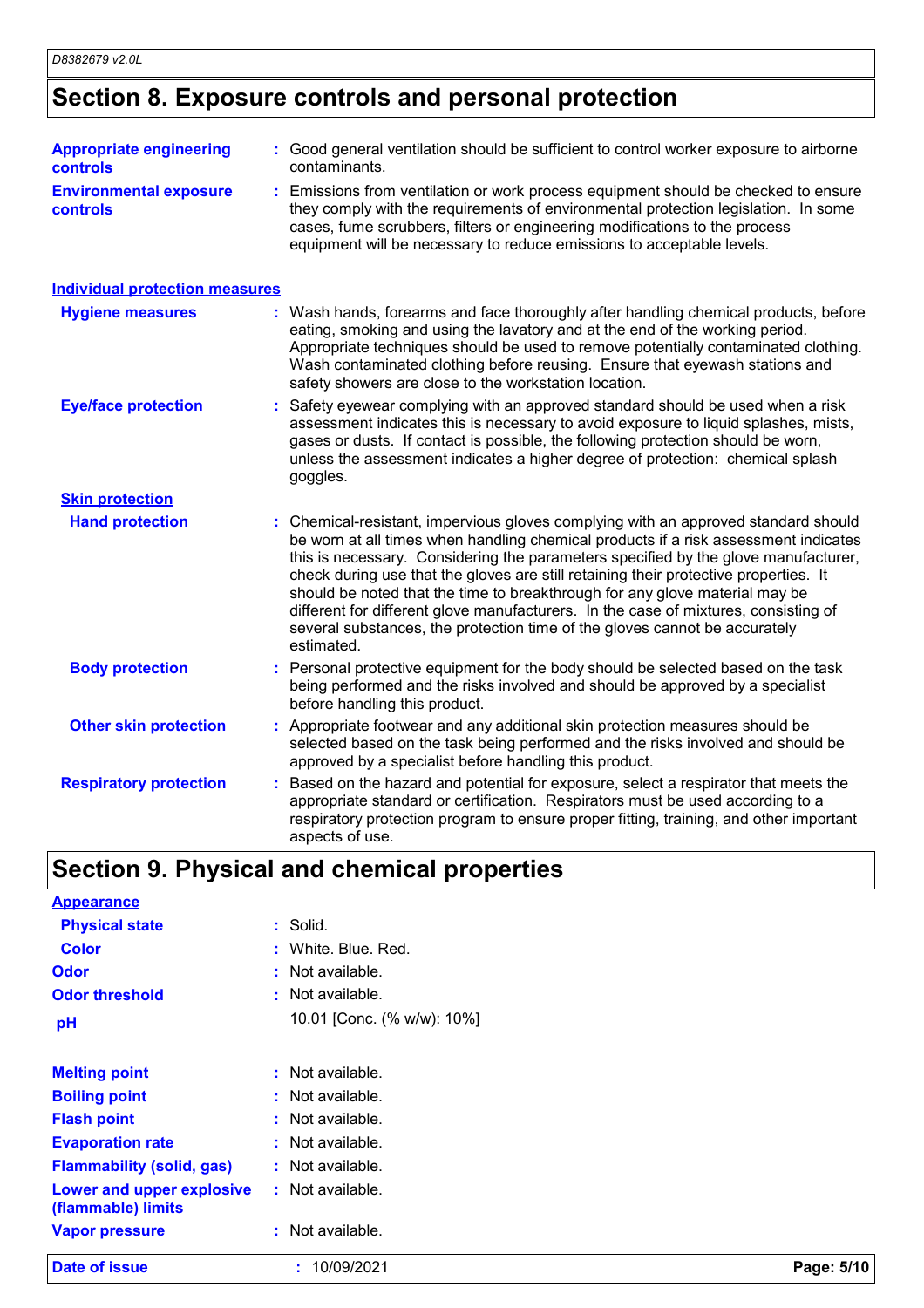## **Section 9. Physical and chemical properties**

| <b>Vapor density</b>                              | : Not available.                      |
|---------------------------------------------------|---------------------------------------|
| <b>Relative density</b>                           | Not available.                        |
| <b>Solubility</b>                                 | Not available.                        |
| <b>Solubility in water</b>                        | Not available.                        |
| <b>Partition coefficient: n-</b><br>octanol/water | : Not available.                      |
| <b>Auto-ignition temperature</b>                  | : Not available.                      |
| <b>Decomposition temperature</b>                  | $:$ Not available.                    |
| <b>SADT</b>                                       | : $>55^{\circ}$ C ( $>131^{\circ}$ F) |
| <b>Heat of reaction</b>                           | $<$ 300 J/g                           |
| <b>Viscosity</b>                                  | : Not available.                      |
| Flow time (ISO 2431)                              | : Not available.                      |

## **Section 10. Stability and reactivity**

| <b>Reactivity</b>                            | : No specific test data related to reactivity available for this product or its ingredients.              |
|----------------------------------------------|-----------------------------------------------------------------------------------------------------------|
| <b>Chemical stability</b>                    | : The product is stable.                                                                                  |
|                                              | <b>Conditions of instability:</b> Do not expose to temperatures exceeding 50 °C/122 °F.                   |
| <b>Possibility of hazardous</b><br>reactions | : Under normal conditions of storage and use, hazardous reactions will not occur.                         |
| <b>Conditions to avoid</b>                   | : Keep away from heat and direct sunlight. Protect from moisture.                                         |
| <b>Incompatible materials</b>                | : No specific data.                                                                                       |
| <b>Hazardous decomposition</b><br>products   | : Under normal conditions of storage and use, hazardous decomposition products<br>should not be produced. |

### **Section 11. Toxicological information**

#### **Information on toxicological effects**

#### **Acute toxicity**

| <b>Product/ingredient name</b>                                                                      | <b>Result</b>                                      | <b>Species</b>              | <b>Dose</b>                                           | <b>Exposure</b> |
|-----------------------------------------------------------------------------------------------------|----------------------------------------------------|-----------------------------|-------------------------------------------------------|-----------------|
| subtilisin<br>sodium carbonate<br>disodium carbonate,<br>compound with hydrogen<br>peroxide $(2:3)$ | LD50 Oral<br>LD50 Dermal<br>LD50 Oral<br>LD50 Oral | Rat<br>Rabbit<br>Rat<br>Rat | 3700 mg/kg<br>>2000 mg/kg<br>2800 mg/kg<br>1034 mg/kg |                 |

**Conclusion/Summary :** Based on available data, the classification criteria are not met.

#### **Irritation/Corrosion**

| <b>Product/ingredient name</b> | <b>Result</b>            | <b>Species</b> | <b>Score</b> | <b>Exposure</b>           | <b>Observation</b> |
|--------------------------------|--------------------------|----------------|--------------|---------------------------|--------------------|
| silicic acid, sodium salt      | Eyes - Severe irritant   | Rabbit         |              | 24 hours 10               |                    |
|                                | Skin - Severe irritant   | Rabbit         |              | mg<br><b>24 hours 500</b> |                    |
| subtilisin                     | Eyes - Moderate irritant | Rabbit         |              | mg<br>3 milligrams        |                    |
| sodium carbonate               | Eyes - Mild irritant     | Rabbit         |              | 0.5 minutes               |                    |
|                                |                          |                |              | 100<br>milligrams         |                    |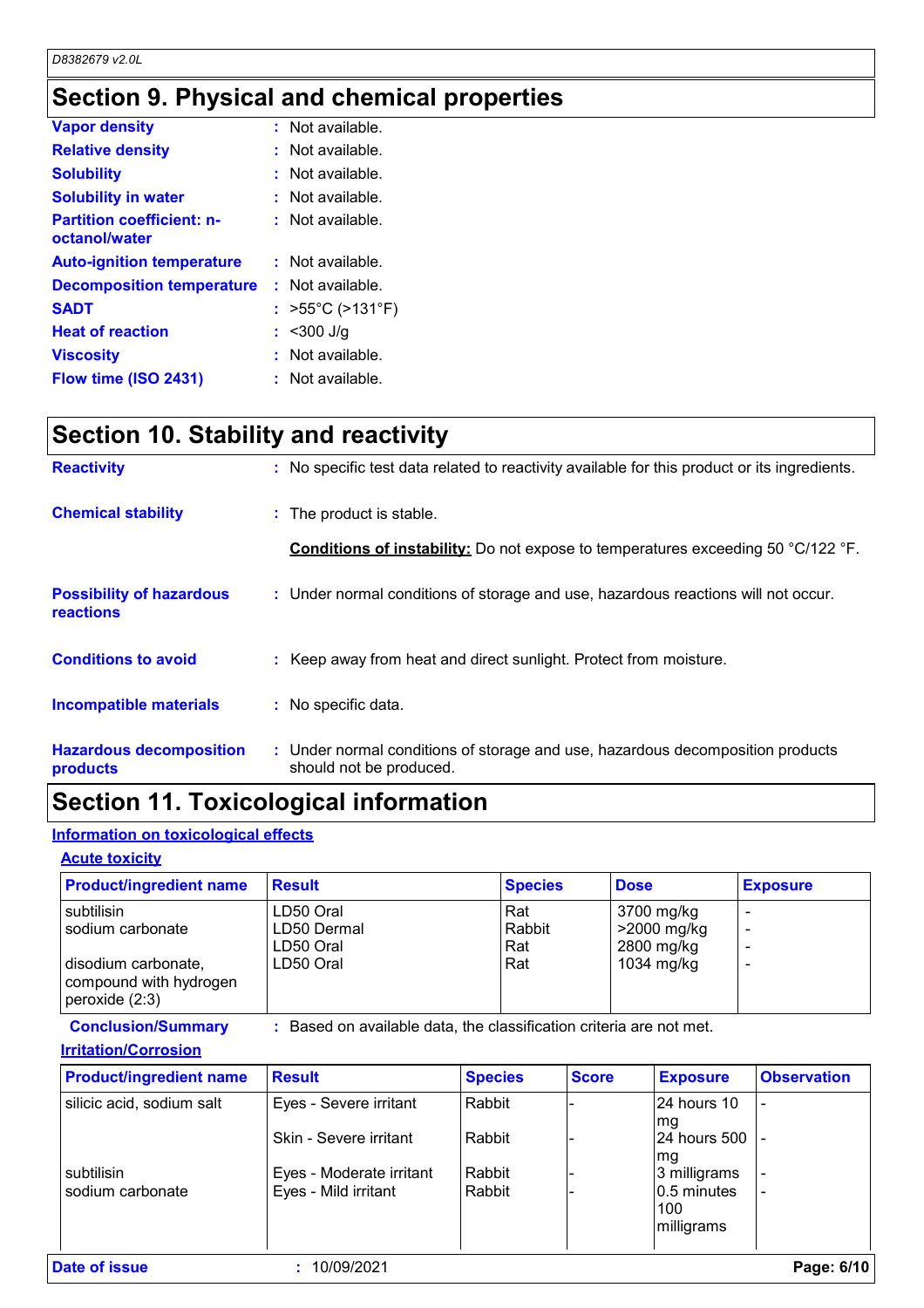# **Section 11. Toxicological information**

| <b>Date of issue</b>                                                                 | 10/09/2021                                                                                                                       |        |              | Page: 7/10 |
|--------------------------------------------------------------------------------------|----------------------------------------------------------------------------------------------------------------------------------|--------|--------------|------------|
| <b>Skin contact</b>                                                                  | : Adverse symptoms may include the following:<br>irritation<br>redness                                                           |        |              |            |
| <b>Inhalation</b>                                                                    | No specific data.                                                                                                                |        |              |            |
|                                                                                      | watering<br>redness                                                                                                              |        |              |            |
| <b>Eye contact</b>                                                                   | : Adverse symptoms may include the following:<br>pain or irritation                                                              |        |              |            |
|                                                                                      | <b>Symptoms related to the physical, chemical and toxicological characteristics</b>                                              |        |              |            |
| <b>Ingestion</b>                                                                     | No known significant effects or critical hazards.                                                                                |        |              |            |
| <b>Skin contact</b>                                                                  | Causes skin irritation.                                                                                                          |        |              |            |
| <b>Inhalation</b>                                                                    | No known significant effects or critical hazards.                                                                                |        |              |            |
| <b>Eye contact</b>                                                                   | Causes serious eye irritation.                                                                                                   |        |              |            |
| <b>Potential acute health effects</b>                                                |                                                                                                                                  |        |              |            |
| <b>Information on the likely</b><br>routes of exposure                               | : Not available.                                                                                                                 |        |              |            |
| <b>Aspiration hazard</b><br>Not available.                                           |                                                                                                                                  |        |              |            |
|                                                                                      |                                                                                                                                  |        |              |            |
| Not available.                                                                       | <b>Specific target organ toxicity (repeated exposure)</b>                                                                        |        |              |            |
| Not available.                                                                       |                                                                                                                                  |        |              |            |
| <b>Conclusion/Summary</b><br><b>Specific target organ toxicity (single exposure)</b> | : Based on available data, the classification criteria are not met.                                                              |        |              |            |
| Not available.                                                                       |                                                                                                                                  |        |              |            |
| <b>Conclusion/Summary</b><br><b>Teratogenicity</b>                                   | : Based on available data, the classification criteria are not met.                                                              |        |              |            |
| <b>Reproductive toxicity</b><br>Not available.                                       |                                                                                                                                  |        |              |            |
| <b>Conclusion/Summary</b>                                                            | : Based on available data, the classification criteria are not met.                                                              |        |              |            |
| <b>Carcinogenicity</b><br>Not available.                                             |                                                                                                                                  |        |              |            |
| <b>Conclusion/Summary</b>                                                            | : Based on available data, the classification criteria are not met.                                                              |        |              |            |
| Not available.                                                                       |                                                                                                                                  |        |              |            |
| <b>Respiratory</b><br><b>Mutagenicity</b>                                            | Based on available data, the classification criteria are not met.                                                                |        |              |            |
| <b>Skin</b>                                                                          | Based on available data, the classification criteria are not met.                                                                |        |              |            |
| <b>Conclusion/Summary</b>                                                            |                                                                                                                                  |        |              |            |
| Not available.                                                                       |                                                                                                                                  |        |              |            |
| <b>Sensitization</b>                                                                 |                                                                                                                                  |        |              |            |
| <b>Eyes</b><br><b>Respiratory</b>                                                    | Based on Calculation Method: Causes serious eye irritation.<br>Based on available data, the classification criteria are not met. |        |              |            |
| <b>Skin</b>                                                                          | Based on Calculation Method: Causes skin irritation.                                                                             |        |              |            |
| <b>Conclusion/Summary</b>                                                            |                                                                                                                                  |        |              |            |
|                                                                                      |                                                                                                                                  |        | milligrams   |            |
|                                                                                      | Eyes - Moderate irritant                                                                                                         | Rabbit | 24 hours 100 |            |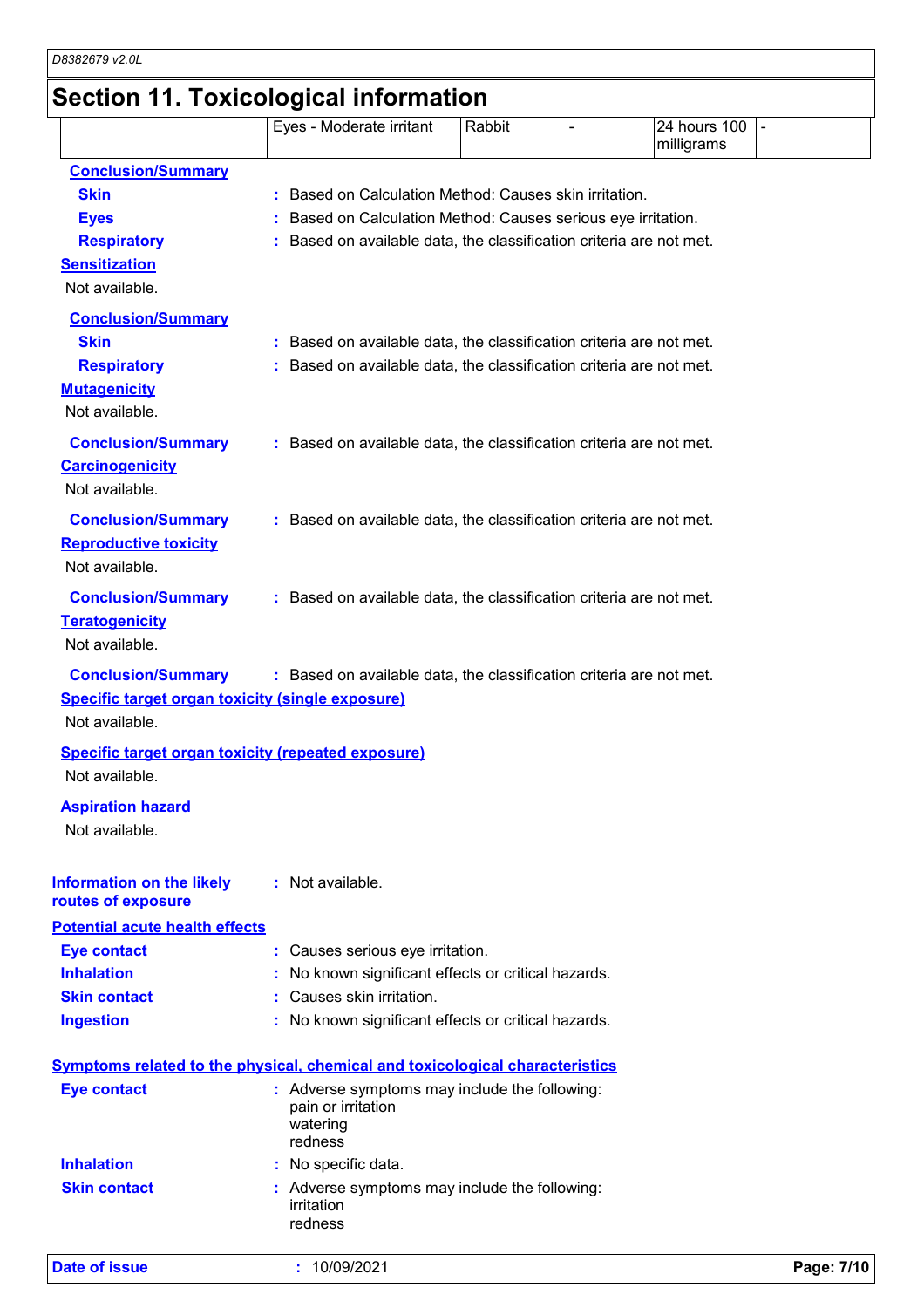# **Section 11. Toxicological information**

**Ingestion :** No specific data.

|                                                   | Delayed and immediate effects and also chronic effects from short and long term exposure |
|---------------------------------------------------|------------------------------------------------------------------------------------------|
| <b>Short term exposure</b>                        |                                                                                          |
| <b>Potential immediate</b><br><b>effects</b>      | $:$ Not available.                                                                       |
| <b>Potential delayed effects</b>                  | : Not available.                                                                         |
| <b>Long term exposure</b>                         |                                                                                          |
| <b>Potential immediate</b><br>effects             | $:$ Not available.                                                                       |
| <b>Potential delayed effects : Not available.</b> |                                                                                          |
| <b>Potential chronic health effects</b>           |                                                                                          |
| Not available.                                    |                                                                                          |
| <b>Conclusion/Summary</b>                         | : Based on available data, the classification criteria are not met.                      |
| <b>General</b>                                    | : No known significant effects or critical hazards.                                      |
| <b>Carcinogenicity</b>                            | : No known significant effects or critical hazards.                                      |
| <b>Mutagenicity</b>                               | : No known significant effects or critical hazards.                                      |
| <b>Teratogenicity</b>                             | : No known significant effects or critical hazards.                                      |
| <b>Developmental effects</b>                      | : No known significant effects or critical hazards.                                      |
| <b>Fertility effects</b>                          | : No known significant effects or critical hazards.                                      |

#### **Numerical measures of toxicity**

| <b>Acute toxicity estimates</b> |                  |
|---------------------------------|------------------|
| <b>Route</b>                    | <b>ATE value</b> |
| Oral                            | 5214.13 mg/kg    |

### **Section 12. Ecological information**

|  |  | <b>Toxicity</b> |  |  |  |
|--|--|-----------------|--|--|--|
|--|--|-----------------|--|--|--|

| <b>Product/ingredient name</b>                                    | <b>Result</b>                      | <b>Species</b>                                | <b>Exposure</b> |
|-------------------------------------------------------------------|------------------------------------|-----------------------------------------------|-----------------|
| subtilisin                                                        | Acute EC50 23.78 mg/l Fresh water  | Crustaceans - Ceriodaphnia<br>dubia - Neonate | 48 hours        |
| sodium carbonate                                                  | Acute EC50 242000 µg/l Fresh water | Algae - Navicula seminulum                    | 96 hours        |
|                                                                   | Acute LC50 176000 µg/l Fresh water | Crustaceans - Amphipoda                       | 48 hours        |
|                                                                   | Acute LC50 265000 µg/l Fresh water | Daphnia - Daphnia magna                       | 48 hours        |
|                                                                   | Acute LC50 300000 µg/l Fresh water | Fish - Lepomis macrochirus                    | 96 hours        |
| disodium carbonate,<br>compound with hydrogen<br>peroxide $(2:3)$ | Acute EC50 70 mg/l                 | Algae - Chlorella emersonii                   | 240 hours       |
|                                                                   | Acute EC50 4.9 mg/l                | Daphnia - Daphnia Pulex                       | 48 hours        |
|                                                                   | Acute LC50 70.7 mg/l               | Fish - Pimephales promelas                    | 48 hours        |

**Conclusion/Summary :** Based on available data, the classification criteria are not met.

#### **Persistence and degradability**

**Conclusion/Summary :** Based on available data, the classification criteria are not met.

#### **Bioaccumulative potential**

Not available.

**Date of issue :** 10/09/2021 **Page: 8/10**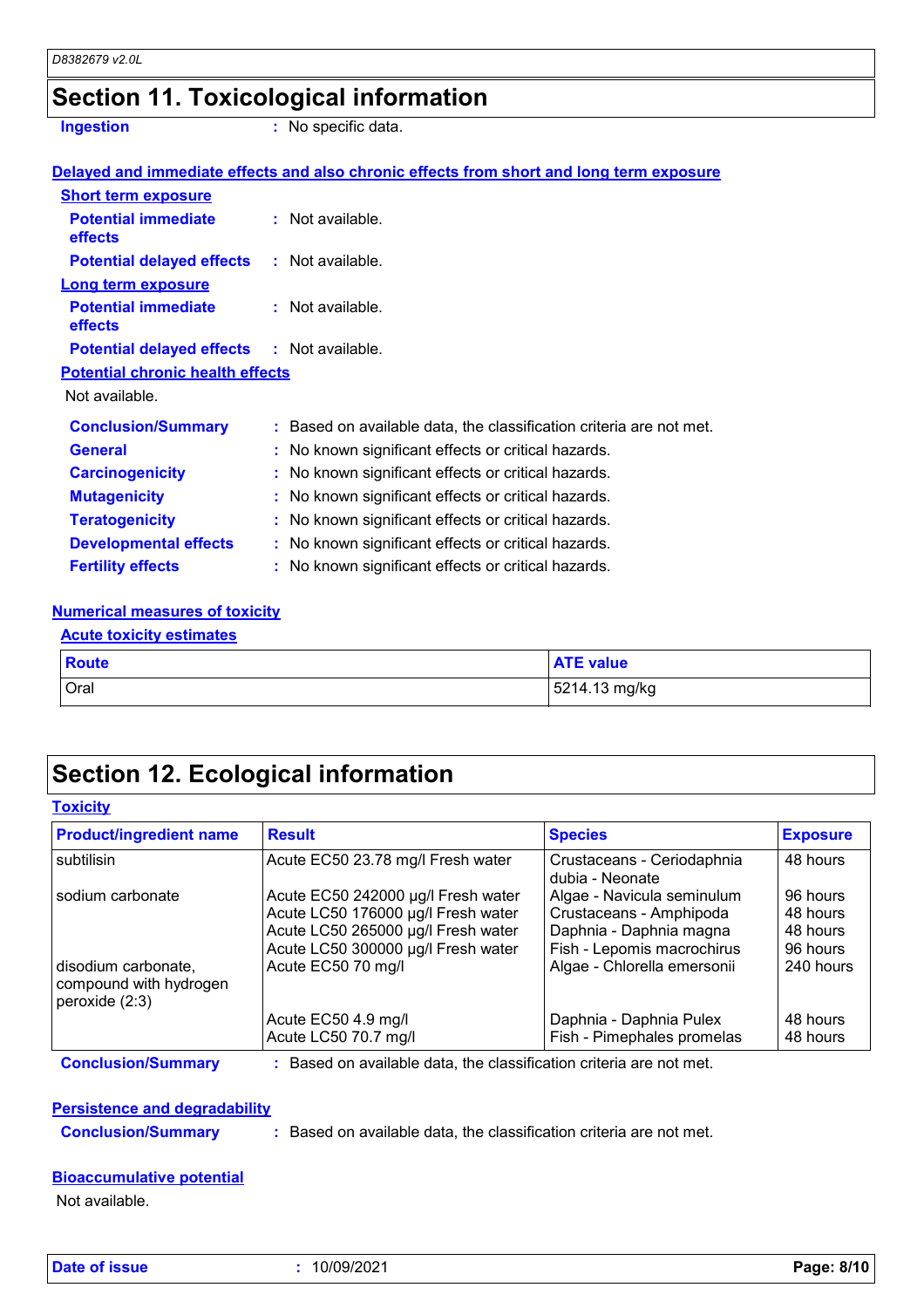### **Section 12. Ecological information**

#### **Mobility in soil**

| <b>Soil/water partition</b> |  |
|-----------------------------|--|
| <b>coefficient (Koc)</b>    |  |

**:** Not available.

**Other adverse effects :** No known significant effects or critical hazards.

### **Section 13. Disposal considerations**

The generation of waste should be avoided or minimized wherever possible. Disposal of this product, solutions and any by-products should at all times comply with the requirements of environmental protection and waste disposal legislation and any regional local authority requirements. Dispose of surplus and nonrecyclable products via a licensed waste disposal contractor. Waste should not be disposed of untreated to the sewer unless fully compliant with the requirements of all authorities with jurisdiction. Waste packaging should be recycled. Incineration or landfill should only be considered when recycling is not feasible. This material and its container must be disposed of in a safe way. Care should be taken when handling emptied containers that have not been cleaned or rinsed out. Empty containers or liners may retain some product residues. Avoid dispersal of spilled material and runoff and contact with soil, waterways, drains and sewers. **Disposal methods :**

### **Section 14. Transport information**

|                                      | <b>ADG</b>               | <b>ADR/RID</b> | <b>IMDG</b>              | <b>IATA</b>    |
|--------------------------------------|--------------------------|----------------|--------------------------|----------------|
| <b>UN number</b>                     | Not regulated.           | Not regulated. | Not regulated.           | Not regulated. |
| <b>UN proper</b><br>shipping name    |                          |                |                          |                |
| <b>Transport hazard</b><br>class(es) | $\overline{\phantom{a}}$ | -              |                          |                |
| <b>Packing group</b>                 | $\overline{\phantom{a}}$ | -              | $\overline{\phantom{a}}$ |                |
| <b>Environmental</b><br>hazards      | No.                      | No.            | No.                      | No.            |

**Special precautions for user** : For long distance transport of bulk material or shrunk pallet take into consideration sections 7 and 10.

> **Transport within user's premises:** always transport in closed containers that are upright and secure. Ensure that persons transporting the product know what to do in the event of an accident or spillage.

**Transport in bulk according :** Not available. **to IMO instruments**

## **Section 15. Regulatory information**

| <b>Standard for the Uniform Scheduling of Medicines and Poisons</b> |  |
|---------------------------------------------------------------------|--|
|                                                                     |  |

Not scheduled

#### **Model Work Health and Safety Regulations - Scheduled Substances**

No listed substance

- 
- **Australia inventory (AICS) :** All components are listed or exempted.
- **New Zealand Inventory of Chemicals (NZIoC)**
- **:** All components are listed or exempted.

**Date of issue :** 10/09/2021 **Page: 9/10**